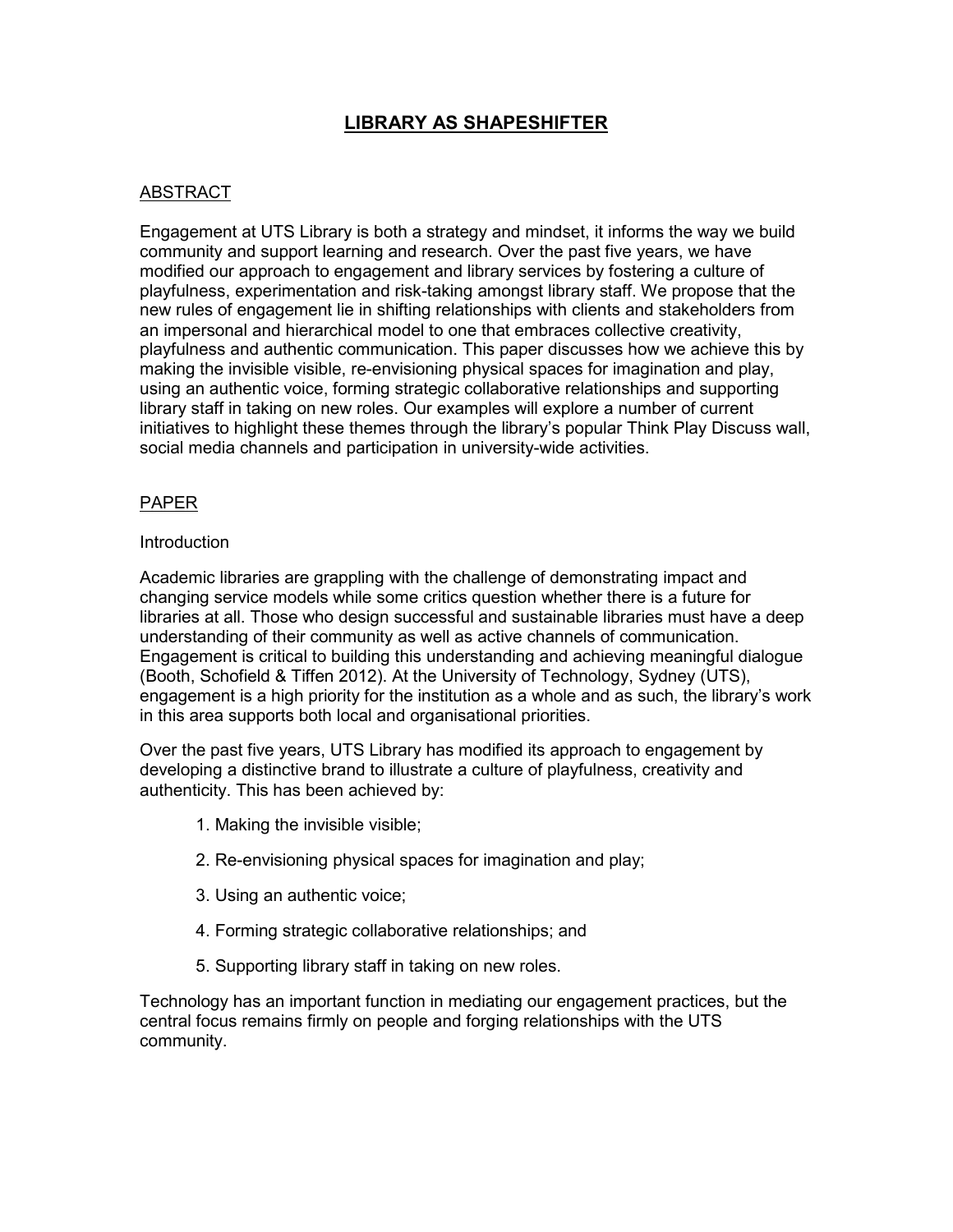#### Making the invisible visible

As libraries become increasingly efficient at providing services and access to resources, they face a paradox where "the better a library is at streamlining the delivery of content to their users, the more difficult it is for the library to be recognized for the value it delivers in actually providing the resource to the user" (Frumkin & Kessler 2013, p. 324). The Pew Research Centre's 2013 report on public libraries highlighted another entrenched issue, finding 30% of the surveyed population had little or no awareness of the services available to them (p. 3). A library that is invisible to its community and not engaging with its clients will be underutilised and struggle to demonstrate value to stakeholders. UTS Library's response to these challenges is to make the invisible visible by creating a cohesive and recognisable brand, providing a consistent user experience through face to face and online service points, showcasing the less visible work that happens behind the scenes and participating in high-profile events on campus.

Library branding rose to prominence in the early 2000s, with examples like ALA's @yourlibrary initiative in 2001 that focused on marketing services and with the reinvention of libraries as learning commons - where libraries are places of knowledge creation as well as information access. A brand is meant to "encapsulate the essence of a service or a product" (Walton 2008, p. 77), and improves client trust and benefits of the services offered by the organisation (Singh 2004). Tapping into the design expertise available to us at the university, we hosted an artist-in-residence program, commissioning the creation of an image that would form our visual identity that represents the evolving nature of the library. The resulting product was a colourful 'L' based on the nets of a cube that is now used across our website, signage and publications (Figure 1). The dynamic nature of the cubed 'L' represents the personality of the library as "playful, surprising and delightful" (UTS Library 2013).



*Figure 1: 'L' cube represents UTS library's personality and its role in the university*

A visual identity is more than just a brand, it represents the culture of creativity at UTS Library. As the library works towards the goal of re-envisioning itself as a library of the future, our goal is that the visual identity will become synonymous with the experience of the library as being a social space where everyone is welcome; it brings the university together as a hub of knowledge, culture and collaboration.

Re-envisioning physical spaces for imagination and play

UTS' campus master plan aims to consolidate and revitalise the university into a single urban campus. Spaces are being redesigned to be 'sticky', encouraging students to spend more time on campus in addition to studying and classes. A 'sticky campus' is defined by Shirley Alexander, UTS Deputy Vice-Chancellor and Vice-President, as a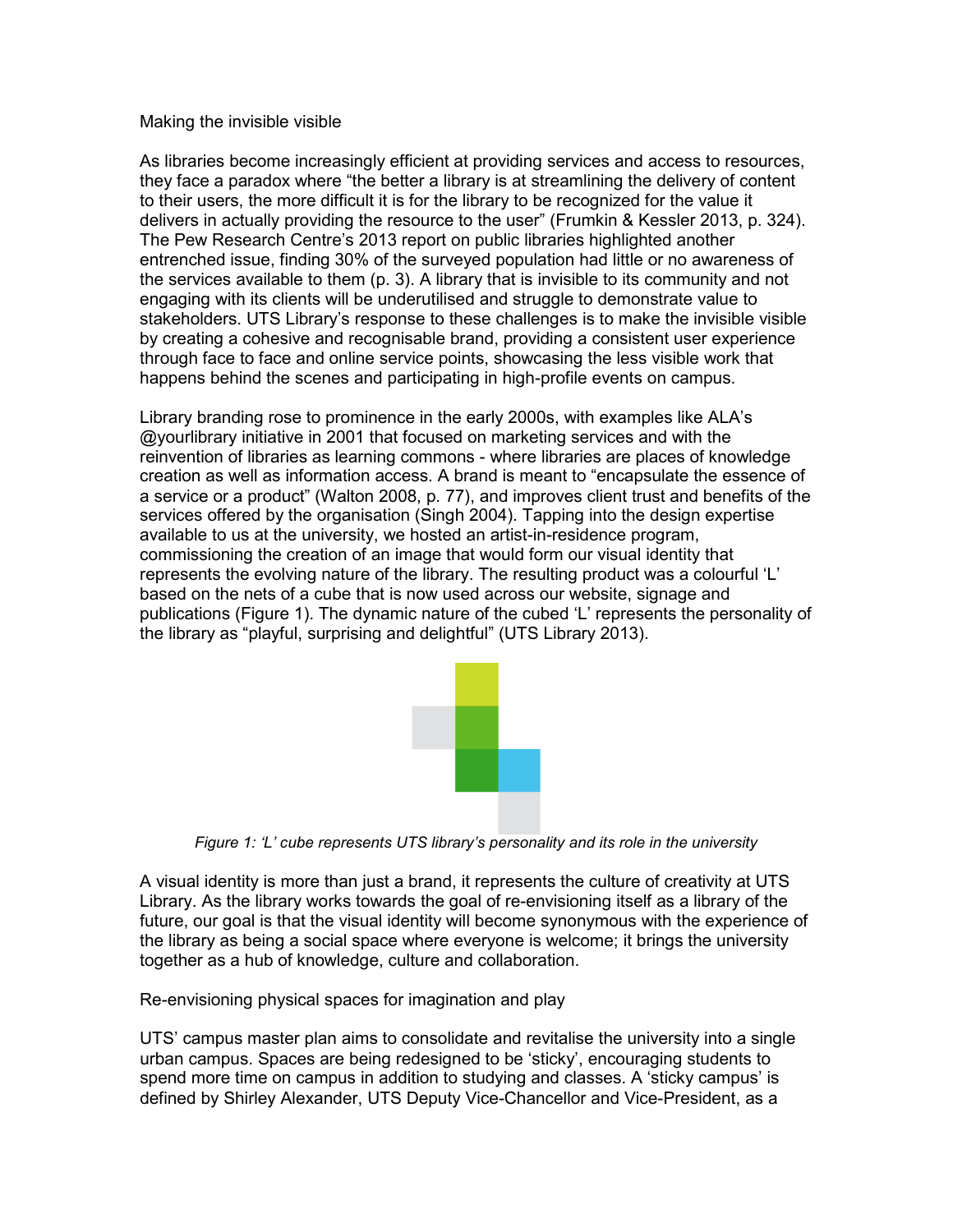campus where students not only come to learn, but to have "serendipitous encounters with other people from different cultures [and] from different discipline areas" (Stuart 2012, para. 3). The library is about to start a refurbishment project to install spaces that reflect the values of the 'sticky campus'; spaces that are social, modular and clientfocused to better facilitate flexible learning and cross-disciplinary interactions (Booth 2013).

Going to the library, wrote Singh and Ovsak, "is a choice for interaction and inclusion. Whether engaging with the literature, or intent upon independent group work within the library, one is choosing a social space and a social activity" (2013, p.3). The design and use of our physical spaces for stickiness is about building on this intrinsically social element in libraries to foster an active social and cultural vibrancy and cement the library as the heart of the new UTS Campus (Booth 2013). We work to create a social experience of visiting the library that, aside from meeting our clients' learning and research needs, is delighting, surprising, engaging, serendipitous and inspiring of curiosity (Booth 2013). This is achieved through exhibitions of student works, collaborative activity spaces and collection displays.

Collection displays and exhibitions of student works are located beside a collaborative discussion wall to facilitate serendipitous interactions between clients and pique curiosity about the diverse outputs of their peers. These displays are part of *UTS Library Curations*, a program of themed exhibitions of student works, with associated launch events such as talks and live drawings that generate interest and provide opportunities for social interactions. Situating these displays and activities within the library allows us to expand the user experience beyond a study space; providing a place for those who visit so that they can experience, interact with, and contribute to the cultural life of the university (Booth, Schofield & Tiffen 2012).

Library staff play a key role in creating an environment that fosters engagement with and between clients through shared interactions (Pullman & Gross 2004). Staff from different departments work together to develop our curations program and to interact with students on a collaborative discussion wall known as Think Play Discuss. The 2.5 x 3m chalkboard wall, originally designed by a UTS postgraduate student as part of his research on interaction design, is now managed by staff who write up questions or prompts relating to the *Curations* themes or other current events. Staff provide the stimulus, inviting clients to take ownership of the space and lead the interaction. During semester, the wall is quickly filled with vibrantly coloured clever responses and drawings. The discussions on the wall are then carried over on to social media, creating a continuing conversation across physical and virtual library spaces (Booth, McDonald & Tiffen 2010). The most successful example was our participation in the #IHeartTheReef campaign, as part of the lead up to Earth Hour in 2014 (Figure 2).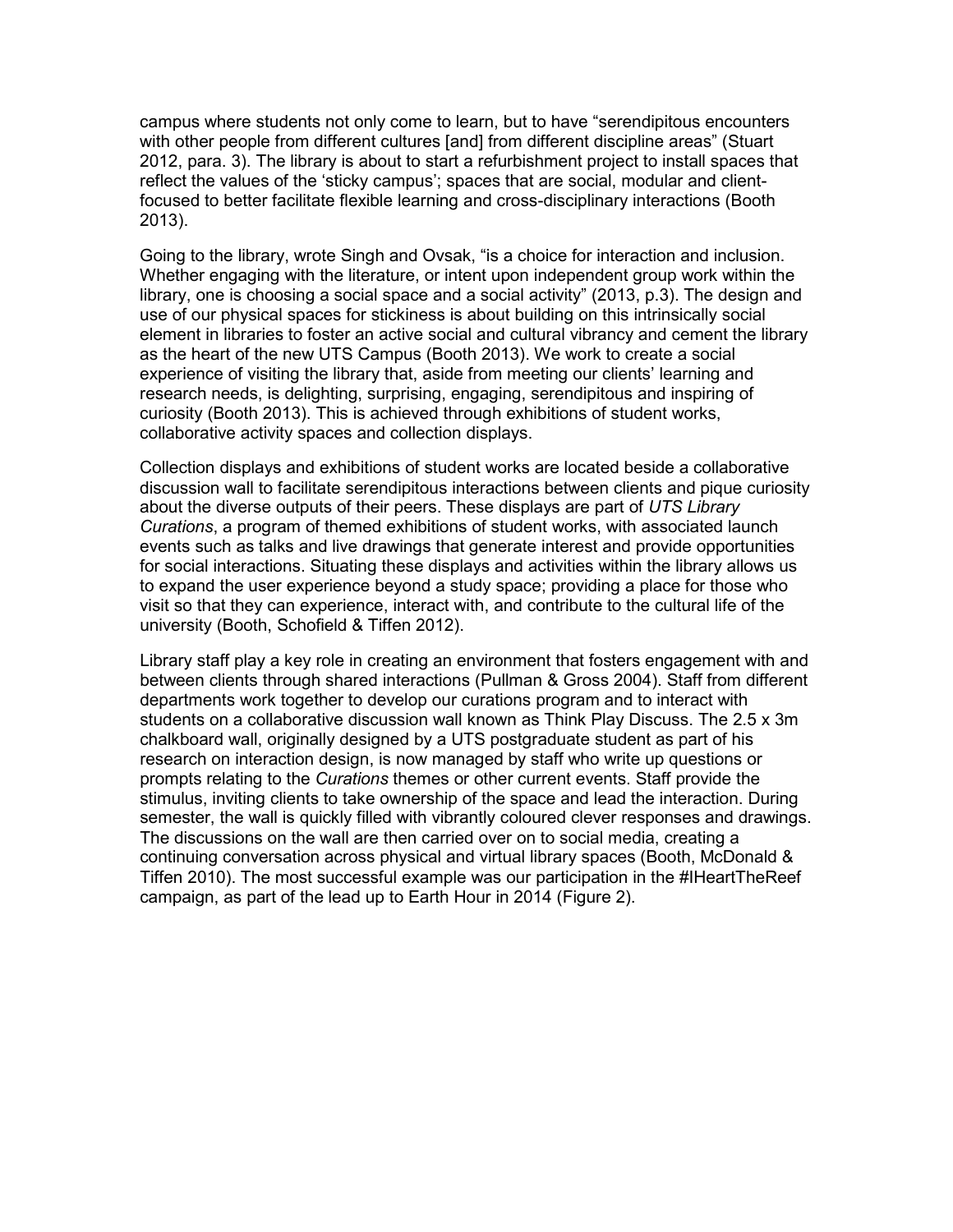

*Figure 2:* UTS Library Instagram post of the #Iheartthereef mural.

Using an authentic voice

Physical spaces form an important aspect of the user's experience, but there is also wide recognition of the increasing role of social media in terms of engagement. As Lorcan Dempsey noted, "space is shifting from infrastructure to engagement, as it supports social interaction around learning and research" (2012, p. 11). Like many organisations, we use social media as a key method to communicate with clients. At UTS, we recognise that many of our clients are already users of these services and that this medium holds particular promise for the co-creation of content (Wilcox & Chia 2013). To have a meaningful impact on client engagement, social media channels must be consistent, authentic, believable, and capable of starting dialogue (Briones, Kuch, Liu & Jin 2011; Marwick & Boyd 2011). These characteristics are essential components of the library's identity. Facebook, Instagram and Twitter are used to foster dialogue with students and establish an active virtual community. Staff from the Information Services and Communication departments produce informative, lively, entertaining and engaging content that is interesting and relevant to our broader community.

Engagement is primarily about starting conversations with clients. These conversations benefit the library as they are often an informal channel for feedback, where we can quickly solve problems, answer questions and raise awareness. With these factors in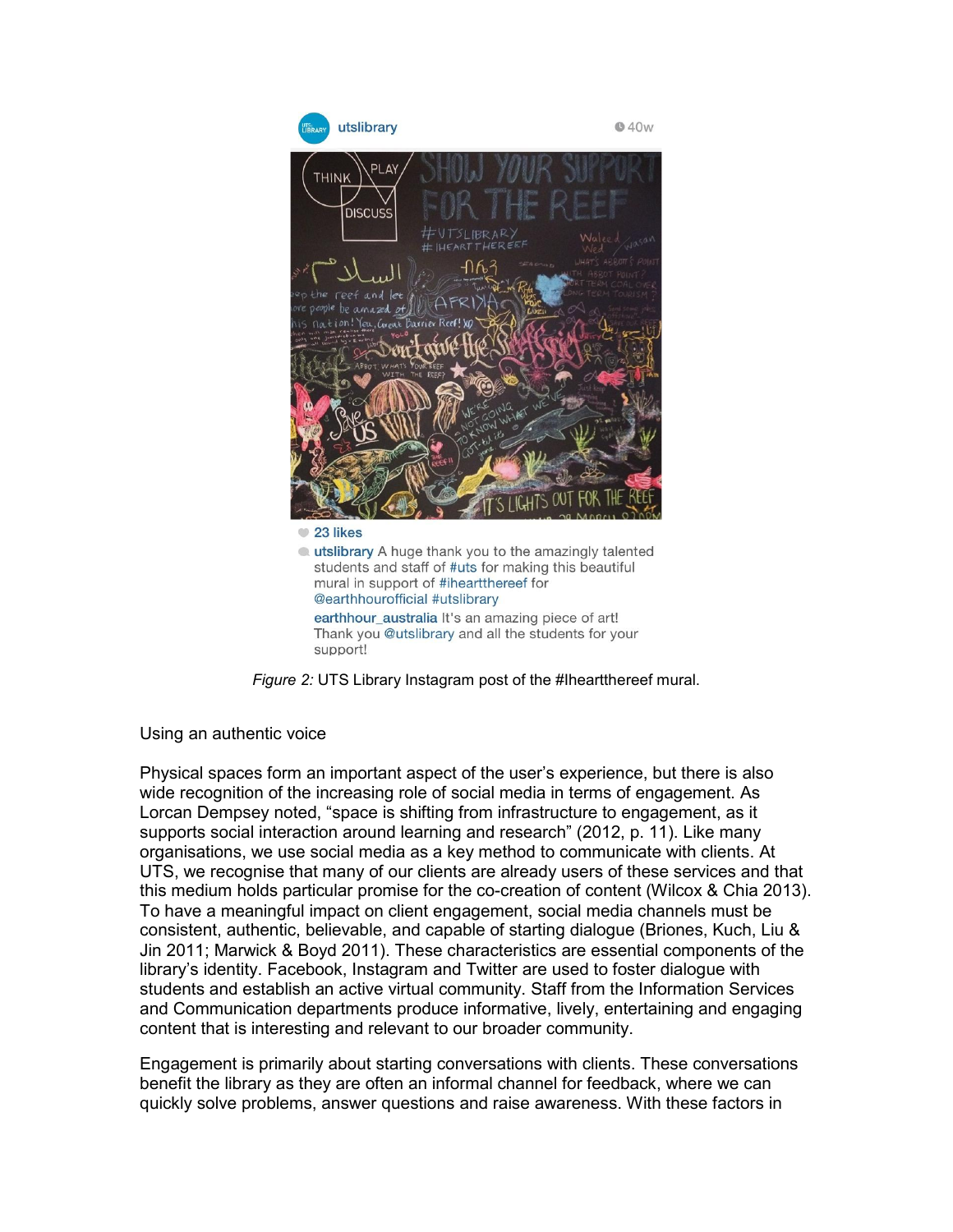mind, all content and responses to client queries are addressed in a conversational tone, with a focus on being responsive, empathetic and sincere (Kietzmann et al. 2011). We recognise that even negative feedback is an indication that clients want to use our services; we use this information to identify areas for improvement, evaluate the effectiveness of our communication and indicate that we take the feedback seriously (Jaber Hossain 2013). Feedback can include reports of noise in quiet learning spaces, complaints about fines, or even simply to let us know that they are enjoying an activity or library-provided space. Creating the human element of the library's online presence means we engage with topics that interest our community, and we often follow their lead in setting the tone for interactions.

Instagram is our newest social media channel. As 76% of its users are under 34 (GlobalWebIndex 2014), it is an excellent opportunity for us to reach more of the student population. In a little over one year, we have grown the account to over 400 followers. Instagram has proven an excellent tool for framing conversations and messages in a way that is interesting to our clients. Like many university libraries, group spaces and silent study are issues of concern to our clients. Traditional means of dealing with issues of noise and space shortages such as increased signage and more stringent enforcement of rules had met with limited success. Instagram allows us to transform those messages from a public service announcement-style, with connotations of hierarchy and formality in the relationship between library and client, into humorous and fun images (Figures 3- 5). With this more informal approach, we are seeing clients post generally positive content about issues which can sometimes be contentious and unpopular (Figures 6-7). This approach has been extended throughout the library by our artist-in-residence and Communications team with signs such as *'Computers: please don't hog 'em with ya stuff'* (Figure 4).



*Figure 3: A text based Facebook post about computer availability from 2010*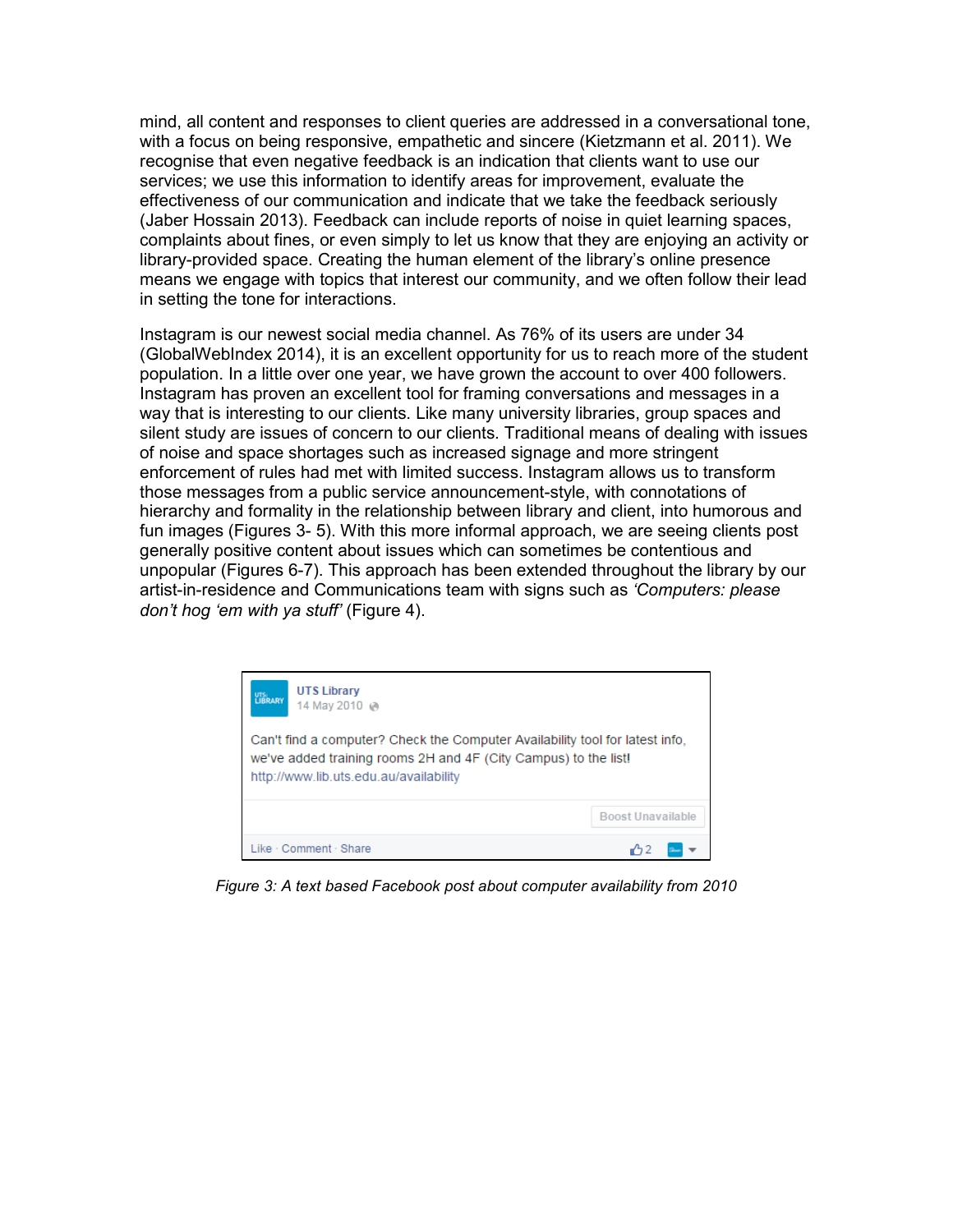

*Figure 4: A student clearly indicates that they will be back soon. 'Computers: please don't hog 'em with ya stuff' sign in the background.*



*Figure 5: Using images and humour in our signage allows us send even serious messages in a playful way. The responses and social media analytics demonstrate that this has a positive impact on engagement.*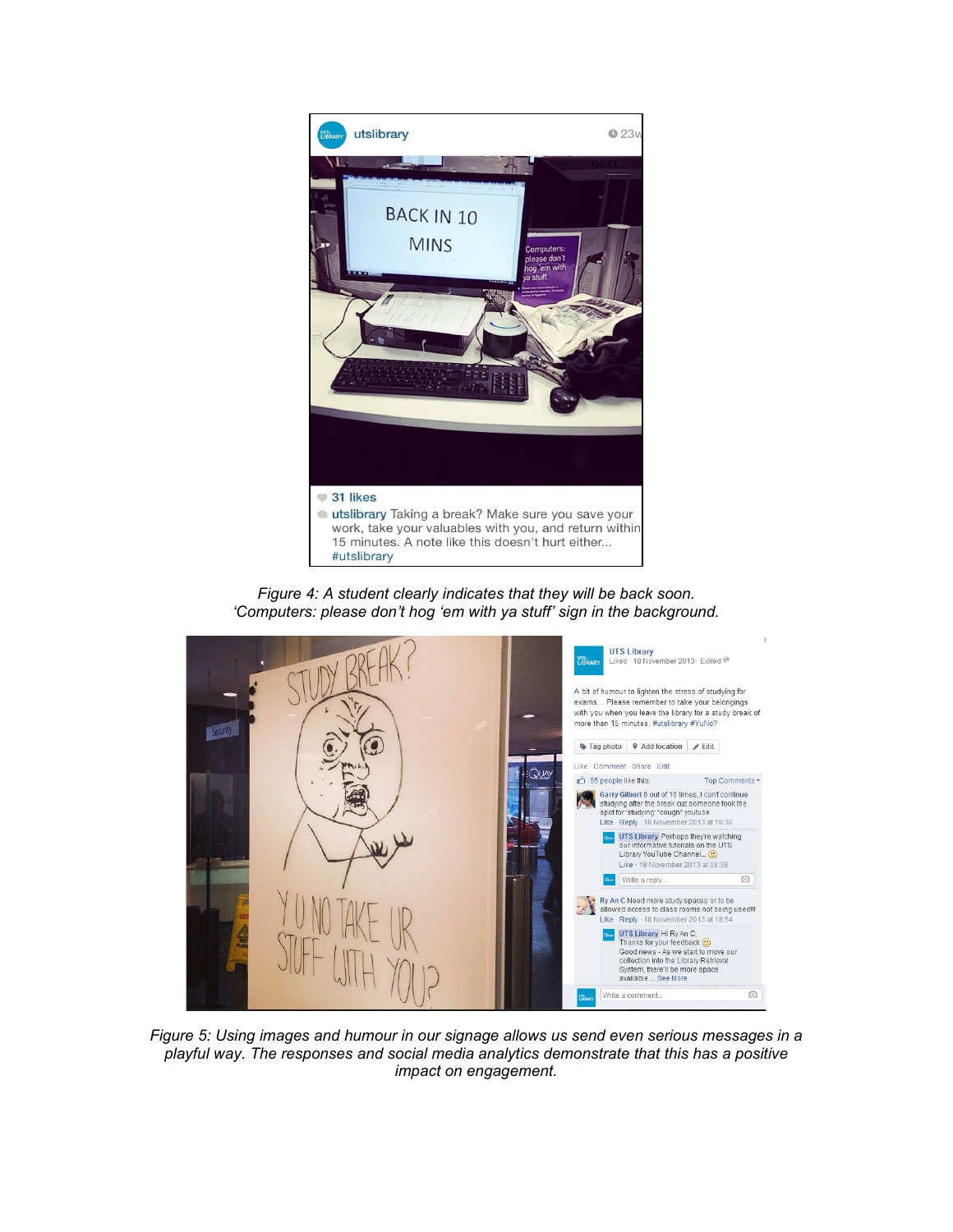

*Figure 6: A student shared a photo of the library's 'Free to a good home (or a bad one)' books donation shelf sign on Instagram.*



*Figure 7: This photograph was taken by a client and is of architecture student's works featured in the UTS Library: Curations exhibition. This photograph was featured as a repost on the @utslibrary Instagram account as part of "#regramfridays".*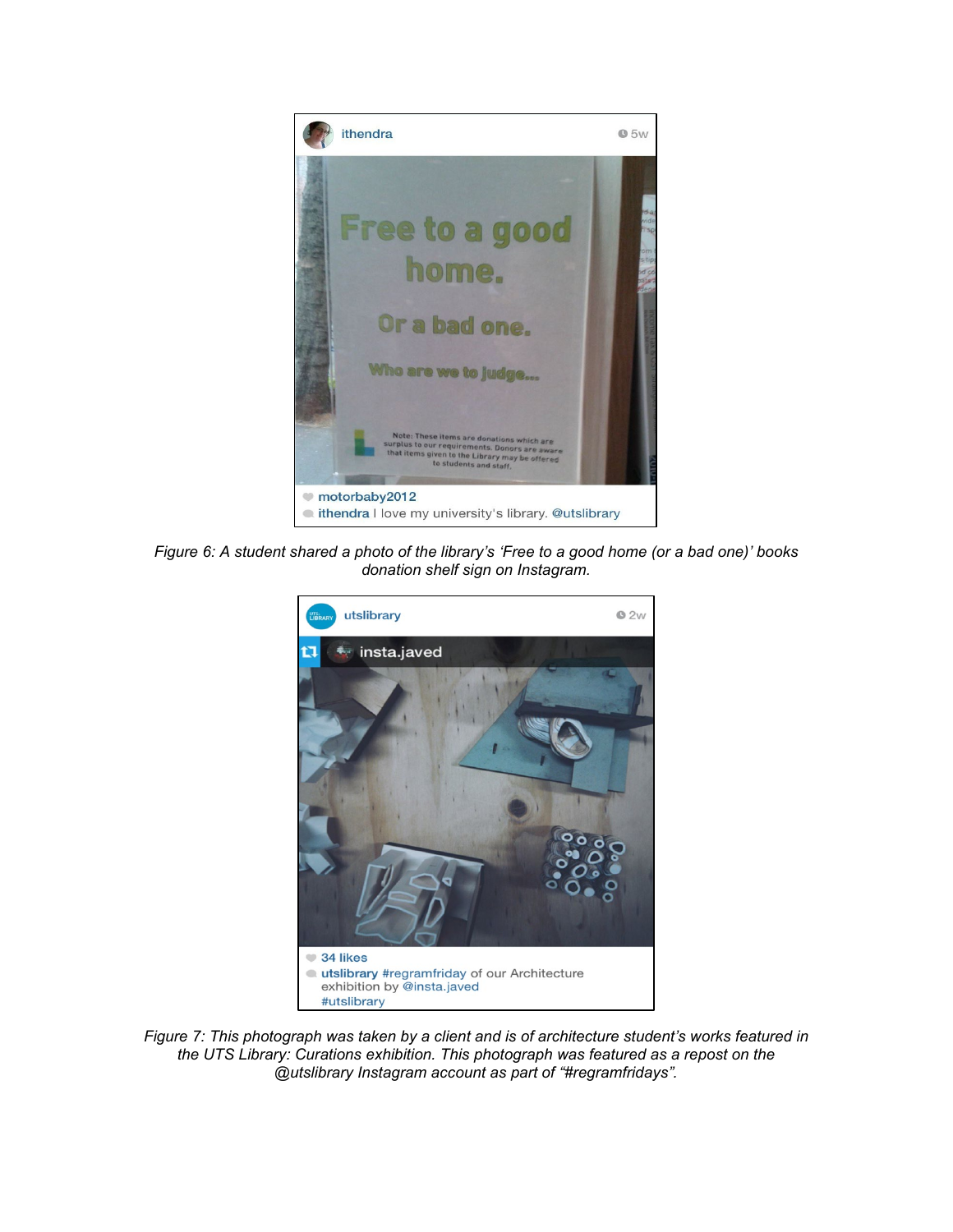On both Instagram and Twitter, we encourage clients to start conversations with us by liking, commenting and retweeting or "regramming" posts that are geotagged at our location or that contain the hashtag #utslibrary. "Regram Friday" (#regramfriday) is a regular feature of our Instagram account, in which we repost our favourite client photo of the week (Figure 7). This is an effective method of increasing the number of followers and encouraging more frequent interactions. On Facebook, our follower numbers have increased by 630% between 2010 and 2014, and Twitter has grown 490% over the same period (Table 1).

|      | <b>Facebook</b> | <b>Twitter</b> | Instagram |
|------|-----------------|----------------|-----------|
| 2014 | 5572            | 3325           | 428       |
| 2013 | 4472            | 2519           |           |
| 2012 | 2279            | 1677           |           |
| 2011 | 1465            | 1090           |           |
| 2010 | 792             | 563            |           |

*Table 1. UTS Library's social media followers*

This increased following on social media has positive benefits not just for the library, but also for clients. For example, during unexpected closures, such as the 2013 flood that led to the library being closed for a week due to lack of electricity supply, we used Twitter and Facebook to provide regular updates about service disruptions and answer student's questions. Through social media, we were able to communicate important information in a very effective manner, despite the disruptions to core library systems and services.

## Forming strategic collaborative relationships

In high-performing institutions, engagement is a shared responsibility, utilising an intercampus approach to offer high quality, customised programs and services (Kuh 2009). Collaborating with other university departments is crucial for delivering a positive university experience for students, by ensuring they are aware of all the help available to them. In recent years, UTS Library has built alliances with units across the university including the student union, student services, the academic literacies team, the peer mentoring program and careers service. Library staff attend regular working groups with representatives from these bodies, and out of this we have made valuable professional connections and reached new audiences.

UTS Library staff regularly attend working groups such as the UTS Collaborators group which focuses primarily on the social offerings of the university. Attending this group leads to regular opportunities to collaborate with other members on engagement activities. One example of this is at UTS' Census Date Pizza Party, a social event run by the student services unit as a reminder of this critical date in the academic calendar. The event supports the university's retention efforts as it brings in the academic literacies team, counselling services and the library, with the goal of highlighting essential support services to students that may be at risk of dropping out. The census date provides an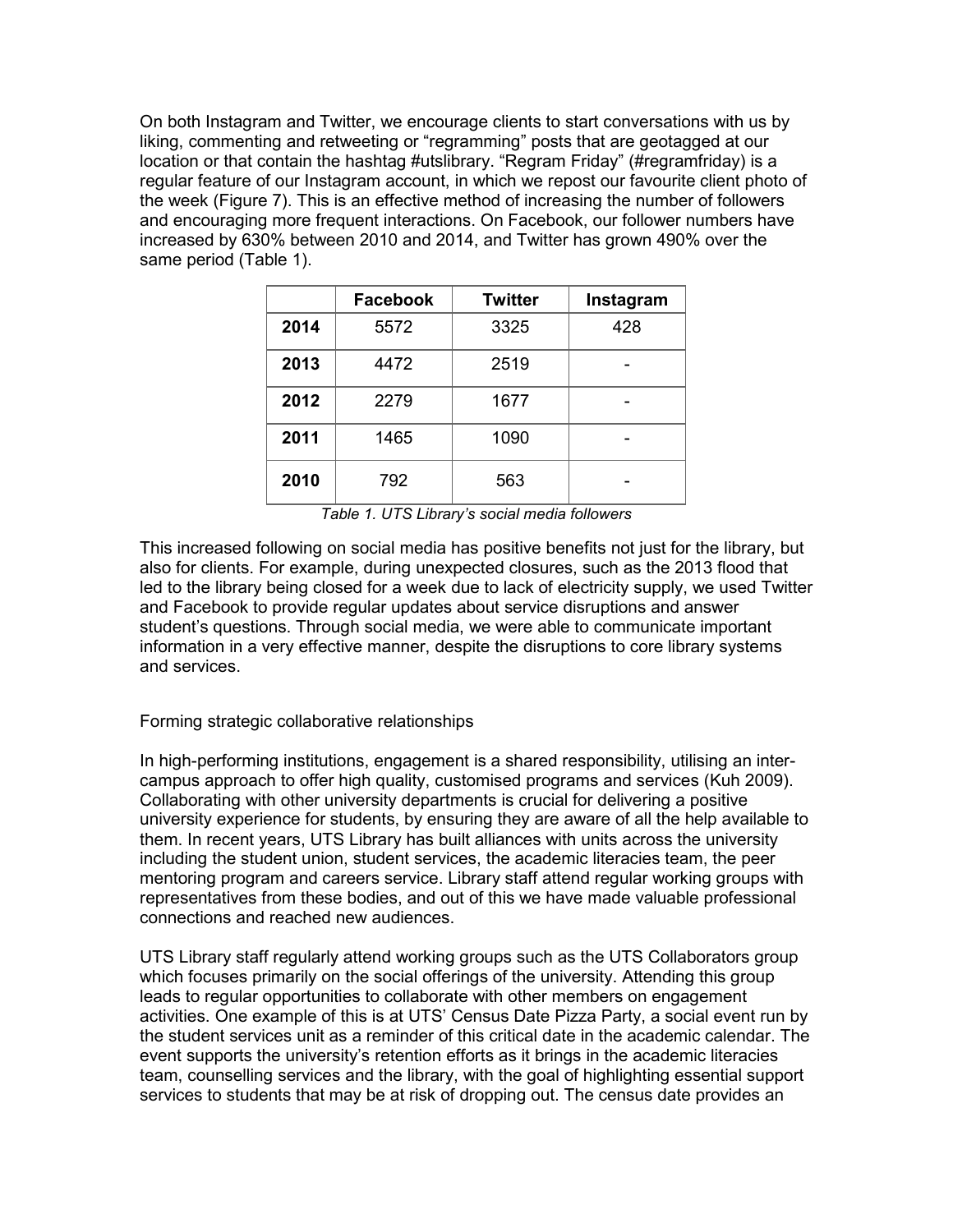opportunity for the library to showcase its services and build rapport with students who may not typically visit the library or interact with staff. As the name of the day suggests, the event is primarily social, and our interactions with students are centred around games or quick activities to break the ice as they pass our stall.

Library staff form cross-departmental teams to coordinate involvement in these events, plan the activities, and run the event. These interdepartmental teams, with the shared goal of creating a positive student experience, help staff see that aspect in all of their work, even those not strictly related to engagement. These working relationships have led to further interdepartmental collaboration on other new projects, leading an overall shift away from the traditional approach of analysing things by parts, and moving towards a more holistic approach with a focus on people, community, relationships and collaboration (Davis 2008; Ray 2001).

Supporting library staff in taking on new roles

At UTS Library, the organisational culture is one that embraces change and encourages active participation in projects regardless of seniority. The University Librarian is as likely to be serving pizza during orientation events as much as any other staff member (England et al. 2013). Engagement informs the library's strategic planning process and as such, everyone can participate in our events and activities, including those who are not usually client-facing. Library staff have a range of opportunities to contribute in areas that match their interests and expertise: running events, curating exhibitions and generating content for social media. It is the shared understanding of our aims and values that guides staff in being creative, proactive and willing to take on take on new projects and responsibilities beyond traditional roles (Kurt, Kurt & Medaille 2010, p. 13; van Beek et al. 2012, p.32; Brown & Vaughan 2009, p. 143). This understanding is reinforced at the library's annual strategic planning days (Sukovic, Litting & England 2011), during staff information sessions and professional development training, where we use games and a playful tone to communicate with staff.

Library staff from all departments are given the opportunity to volunteer to coordinate the library's involvement in the events, planning student engagement activities, and running the information booths. Staff step outside of their traditional roles to develop games or puzzles to facilitate interactions with students, creating a day that is viewed as an overwhelmingly positive experience for all. Through the use of games, we aim to develop a culture of inquiry that reflects the UTS model of learning. Our experiences have taught us that these activities do not need to be new or rely on technology to attract student interest. The games are themed around the library, and allow us to start conversations about newer services such as the Library Retrieval System (LRS), as well as existing services such as our information literacy training and research support programs. It has become a vehicle for wider engagement that raises the library's profile and strengthens our brand of playfulness, while also allowing non-client facing staff to meet the clients that they are serving.

By framing engagement as a part of everyone's role, this has enabled staff to gain a better understanding of their clients and made the work of the "invisible" parts of the library more transparent. Participating in student engagement activities is especially beneficial for staff members whose work involves the planning and design of services,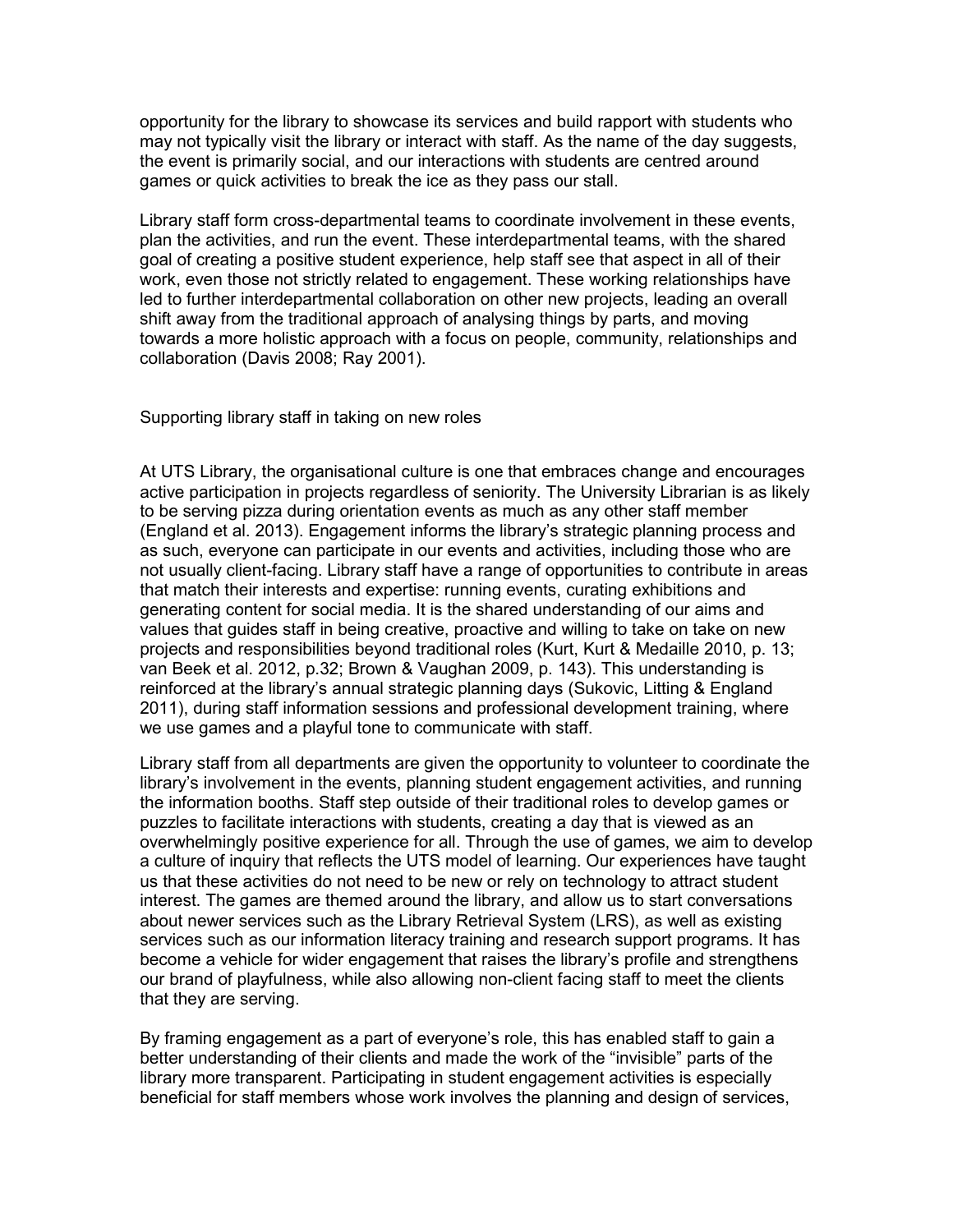such as web developers, collection development staff and the executive team. Regularly interacting with students helps staff in non-client facing roles to reconceptualise their work outputs as service-oriented rather than product-oriented (Harrison & Shaw 2004).

Our decision to use staff time and resources for these initiatives feeds back into our strategy to increase the library's presence on campus, and to shift prevailing views about what we do and how we do it. The 2014 Horizon Report highlighted the challenge in the section on disruptive innovation, "library leadership will require radically different thinking to provide adequate and sustainable support … this type of thinking will need to extend across the entire organization from the top down" (Johnson et al. 2014, p. 28). This is certainly not a new call to action, but our examples demonstrate that student engagement and increased visibility does not necessitate a large budget or extensive human resources; it needs staff who are prepared to embrace these new interactions.

#### **Conclusion**

At UTS Library, we recognise our clients as individuals and collaborators, not merely consumers; they are students, researchers, teachers and learners with interests, talents and commitments that go far beyond the university. In turn, we expect our clients to recognise the library in its role as a hub of collaboration, knowledge and culture (Booth, Schofield & Tiffen 2012). The library is creating a brand that reflects these values through its communication strategy, social media channels, redesign of spaces, program of events and many other initiatives. The feedback that has been received online and through library surveys, demonstrate that this message is indeed reaching clients. Our engagement strategy ensures that the library is highly visible, accessible and approachable. We want to improve the UTS experience for everyone in our community.

Through our engagement experiences, we have learned a number of key lessons. Firstly, physical spaces remain a high priority and help define the library as place. Take a closer look at your unused, ignored spaces and turn them into areas for collaboration and conversation as we did with the Think Play Discuss wall. Secondly, successful engagement activities can be very simple and inexpensive such as the games we ran at the Census Date Pizza Party. Creating an organisational culture that fosters this level of staff engagement does, however, require managers that are open to risk-taking and experimentation (England et al. 2013; Tiffen & England 2011). Thirdly, foster positive working relationships with collaborators within your university. We found in developing events that attendance and participation grew when they were co-presented with other support service units. At a higher level, collaboration is crucial to a library's survival, particularly in the face of funding cuts and increased competition for student attention. Lastly, authentic communication underlies everything that you do. Students and staff do not respond well to officiousness and impersonal responses. The evidence in social media clearly points to humour and openness as the way to establish a receptive audience. With a new UTS library building only a few years away, it is more important than ever that we use engagement to develop a deeper understanding of our clients. Through understanding and engagement, we can design the services and spaces that meet their needs and interests both now, and into the future.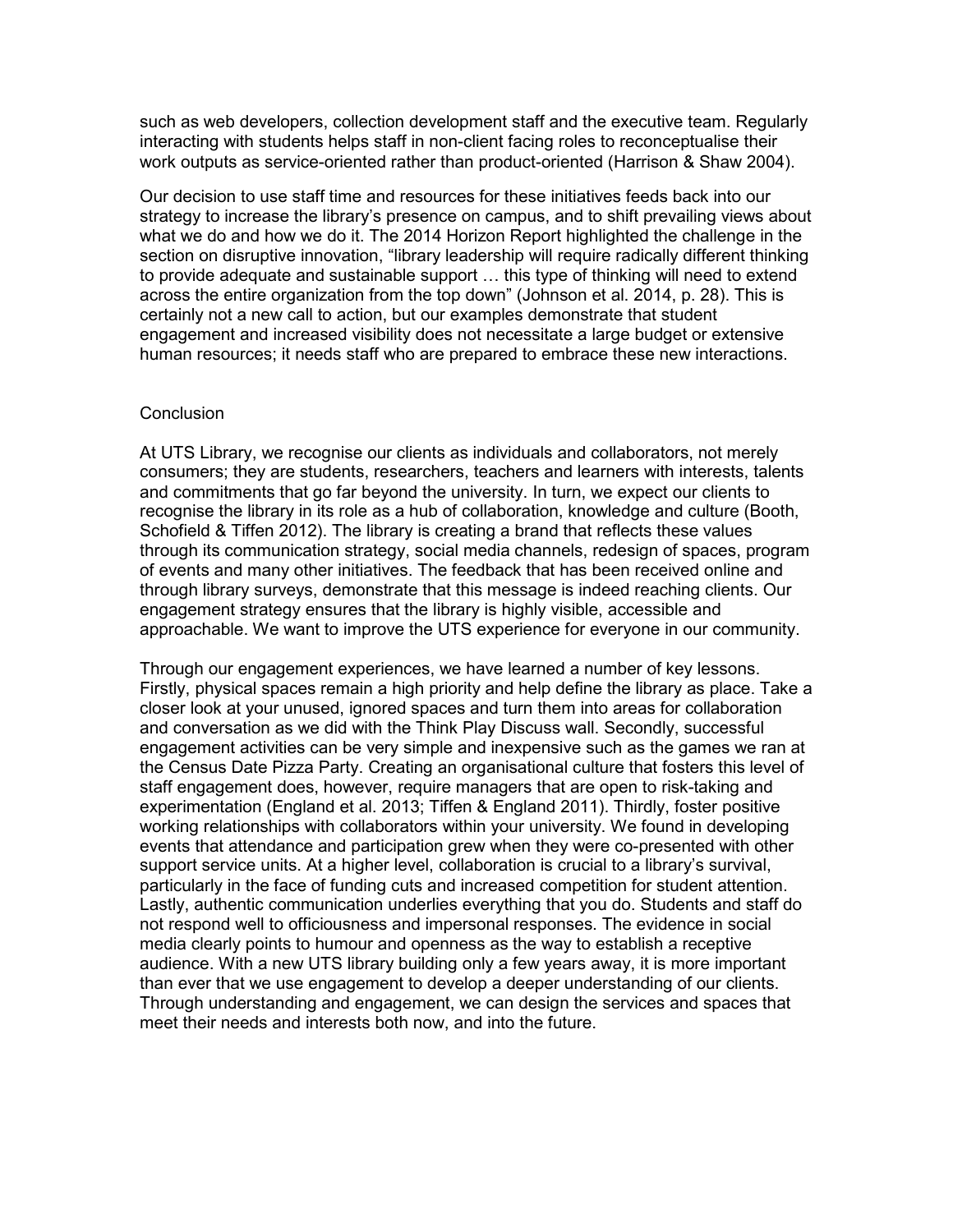#### REFERENCES

- Booth, M. 2013, *Keynote for TELSIG NZ 2013 - Designing UTS Future Library,* Sydney, viewed 21 November 2014, [<http://www.slideshare.net/malbooth/keynote-for](http://www.slideshare.net/malbooth/keynote-for-telsig-nz-2013-designing-uts-future-library)[telsig-nz-2013-designing-uts-future-library>](http://www.slideshare.net/malbooth/keynote-for-telsig-nz-2013-designing-uts-future-library).
- Booth, M., McDonald, S., & Tiffen, B. 2010, 'A new vision for university libraries: towards 2015', *VALA2010*, Melbourne, <http://www.vala.org.au/vala2010/papers2010/VALA2010\_105\_Booth\_Final.pdf>
- Booth, M., Schofield, S., & Tiffen, B. 2012, 'Change and our future at UTS Library: It's not just about technology', *Australian Academic & Research Libraries*, vol. 43, no. 1, pp. 32-45.
- Briones, R.L., Kuch, B., Liu, B.F. & Jin, Y. 2011, 'Keeping up with the digital age: How the American Red Cross uses social media to build relationships', *Public Relations Review*, vol. 37, no.1, pp. 37-43.
- Davis, C. 2008, 'Librarianship in the 21st Century–Crisis or Transformation?', *Public library quarterly*, vol. 27, no. 1, pp. 57-82.
- England, A., Williams, K., Tiffen, B. & McDonald, S. 2013, 'How to create workplace change with cupcakes and enthusiasm', *ALIA Information Online*, ALIA, Brisbane, viewed 30 October 2014, <http://www.information-online.com.au/proposals.html>.
- Frumkin, J. & Kessler, R. 2013, 'Rebranding the library: generating visibility in the virtual age', *Proceedings of the Charleston Library Conference,* Charleston, pp. 324- 326, viewed 6 January 2015, <http://docs.lib.purdue.edu/cgi/viewcontent.cgi?article=1430&context=charleston  $>_{\sim}$
- GlobalWebIndex 2014, *Distribution of Instagram users worldwide as of 1st half 2014, by age*, Statista, viewed 6 January 2015, [<http://www.statista.com/statistics/325587/instagram-global-age-group/>](http://www.statista.com/statistics/325587/instagram-global-age-group/).
- Harrison, P., & Shaw, R. 2004 'Intra-organisational marketing culture and market orientation: a case study of the implementation of the marketing concept in a public library' *Library Management,* vol.25, no.8/9, pp. 391-398
- Jaber Hossain, M. 2013, 'Designing User-Focused Marketing Culture in Academic Libraries: A Conceptual Outline', *Journal of Library Administration*, vol. 53, no. 2/3, pp. 122-46.
- Johnson, L., Adams Becker, S., Estrada, V. & Freeman, A. 2014, *NMC Horizon Report: 2014 Library Edition,* The New Media Consortium, Austin, viewed 30 October 2014, <http://redarchive.nmc.org/publications/2014-horizon-report-library>.
- Kietzmann, J.H., Hermkens, K., McCarthy, I.P. & Silvestre, B.S. 2011, 'Social media? Get serious! Understanding the functional building blocks of social media', *Business Horizons*, vol. 54, no. 3, pp. 241-51.